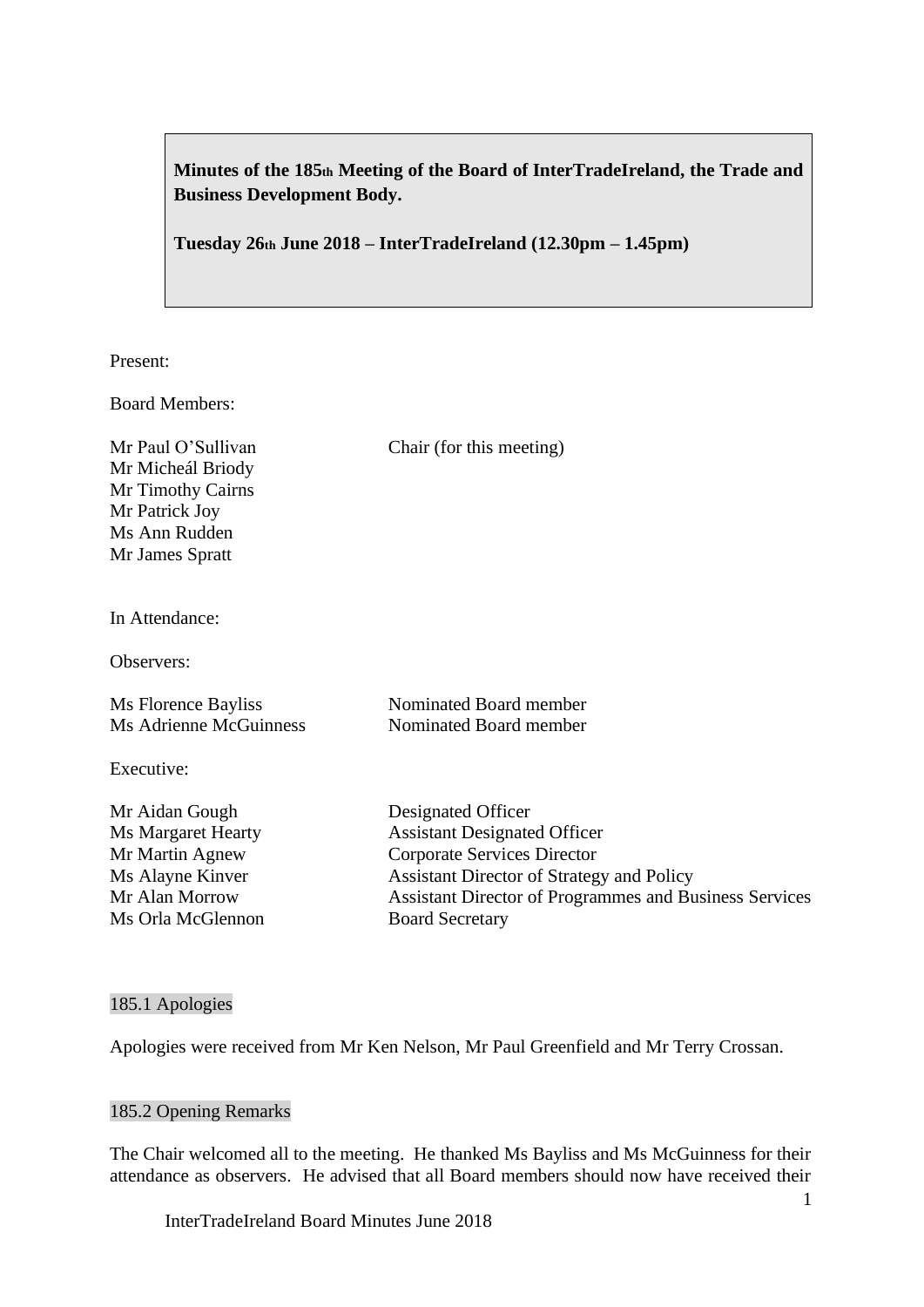InterTradeIreland iPads to enable them to receive Board papers via the VBR app. The Board Sub Committees will receive their papers via the VBR platform commencing in August 2018.

## 185.3 Conflict of Interest

The Chair asked members to declare any conflicts of interest relating to today's agenda. Ms Ann Rudden declared a potential conflict of interest arising from her position as founder and MD of Áine Hand Made Chocolates who are participants on the Co-Innovate programme. Mr Briody also declared a potential conflict of interest arising from his position as CEO of Silver Hill Foods who are participants on the Co-Innovate programme.

No other conflicts were declared.

## 185.4 Approval and Authorisation of the 29th May 2018 Board Minutes

The minutes of the 29th May 2018 Board meeting were agreed as a true record of the meeting and were approved by the Board and authorised by the Chair.

## 185.5 Matters Arising

Mr Gough reported that all matters arising from the last Board meeting had been addressed.

### 185.6 Chair's Business

The Chair advised that he had attended the Horizon 2020 event in Farmleigh, Dublin which brought together key researchers, innovators and decision makers from academia across the island. The event was an unqualified success with an excellent attendance and exceptional speakers and panel discussion. Minister Pat Breen had attended the event as the Tánaiste was unable to attend at late notice. The Chair asked that the Board's congratulations be passed on to Ms Karen McCallion and Mr Chris Shiels for their sterling efforts.

### 185.7 Designated Officer Report

Mr Gough informed the Board that the Body is currently on track to spend its full budget in 2018. As we plan for future years, however, it is clear to the Senior Leadership team that the process for the approval of programme/project expenditure is in need of review.

Mr Gough updated the Board on recent staff changes with fourteen people moving to new roles in the last six months. He reported on his recent engagements with the Taoiseach, Mr Jean-Claud Juncker, President of the EC and a meeting with Catalyst Inc and the Senior Leadership team. Mr Gough advised of the extremely successful Horizon 2020 event and the 'Meet the Buyer' event held in Armagh which the Chairman, Ken Nelson had attended.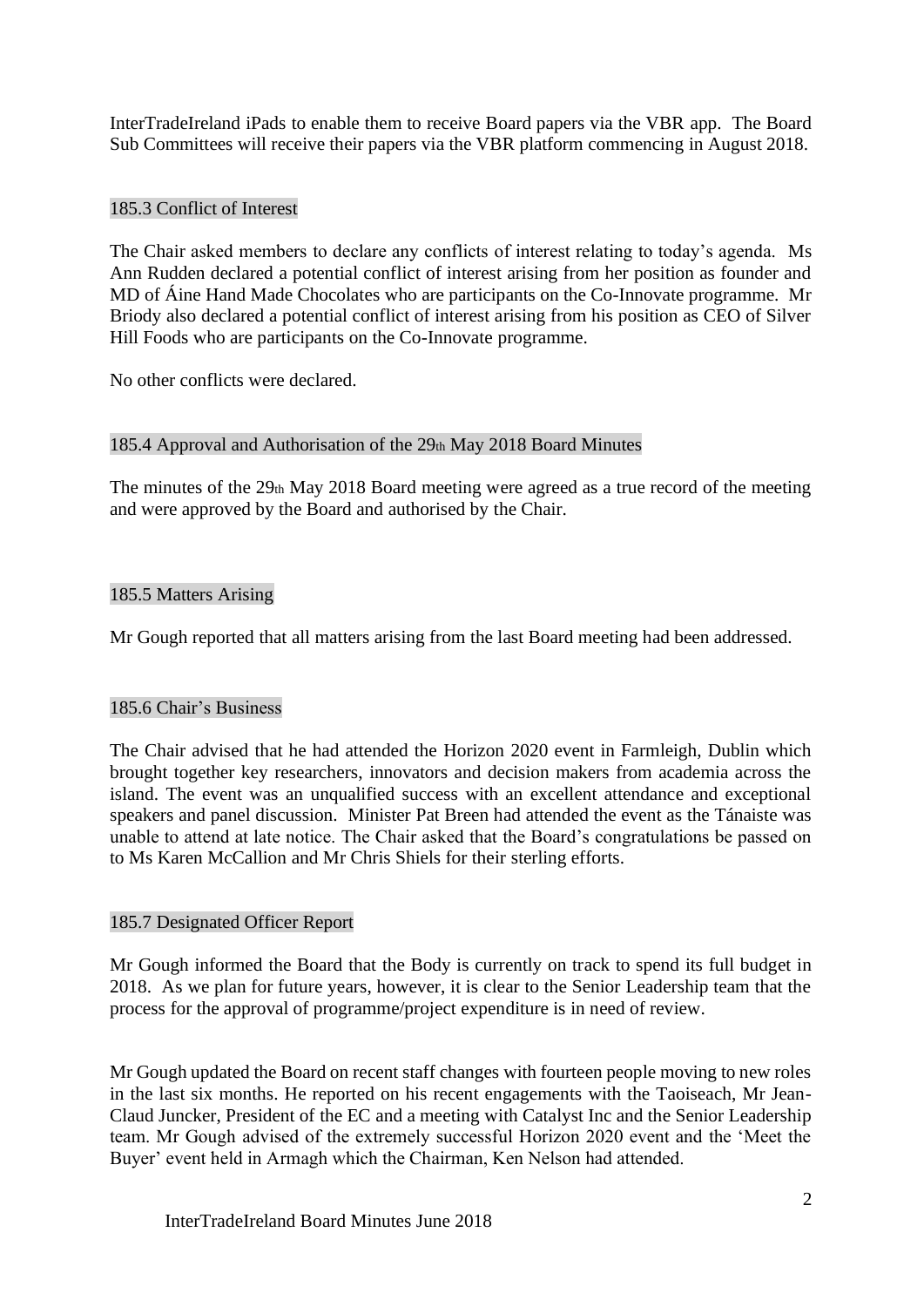Mr Gough advised that he had spoken to the Department for the Economy, Permanent Secretary, Noel Lavery at the H2020 event and a formal meeting with the Chairman is being arranged.

The Board noted the Designated Officer's report and the Chair thanked Mr Gough for his update.

# 185.8 Board Sub Committee Reports

### *Audit and Risk Assurance Committee Report*

Mr Agnew reported back from the Audit and Risk Assurance Committee meeting held on  $29<sub>th</sub>$ May 2018. He advised that the key points discussed at the meeting were:

- No incidences of fraud were reported. Mandatory Fraud Awareness training had been held in April 2018 for staff and was well received;
- Updated Draft 2017 accounts were presented. Any material amendments following approval by the Board would be notified to the Committee and to the Board.
- The NIAO representative presented the draft Report to Those Charged with Governance.
- The internal auditors presented an Interim Assurance Report covering the period to 31st December 2017. This supports the Statement of Internal Control in the annual accounts. The internal audit of HR is scheduled for June 2018;
- The risks in the Corporate Risk Register had now been linked to the Body's corporate objectives, following a recommendation by the internal auditors; and
- The Committee reviewed the Body's process for direct award contracts. The Body complies with its Financial Memorandum, which was jointly agreed by both Sponsor Departments and is currently being revised by the Departments. The Committee is content with current process.

The Chair thanked Mr Agnew for his report.

### *Innovation Sub Committee Report*

Mr Spratt reported back from the Innovation Sub Committee meeting held on 29th May 2018. Ten new Fusion applications were considered. Eight projects were approved and two projects were deferred pending further information, these were subsequently approved. He advised that the Sub Committee had discussed and agreed with the Executive's recommendation to increase the Fusion support package. This matter would be discussed later in the meeting.

The Board noted the Innovation Sub-Committee report and the Chair thanked Mr Spratt for his update.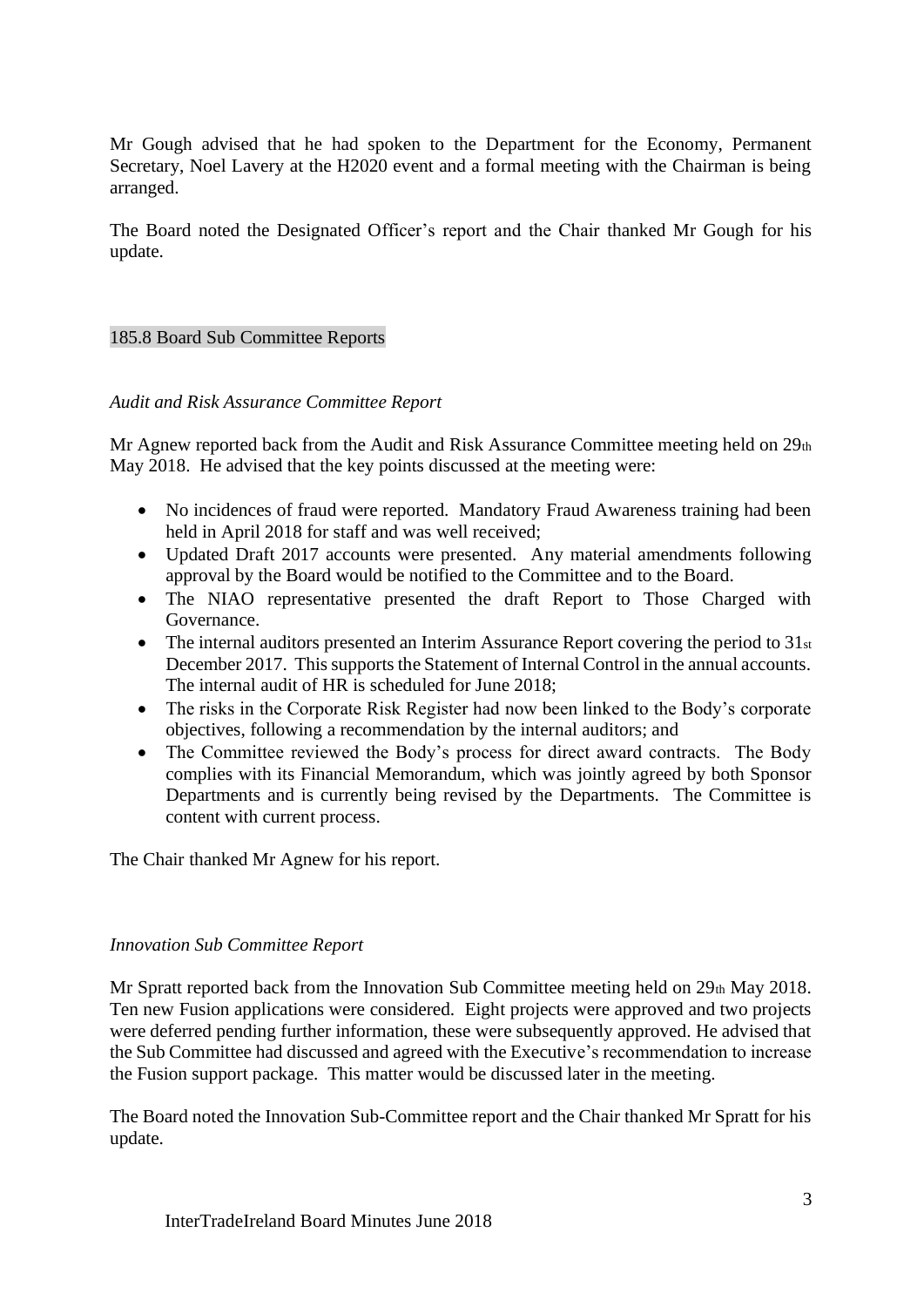## *Trade Sub-Committee Report*

Mr Joy reported back from the Trade Sub-Committee meeting held on 29th May 2018. He advised that the Committee considered fifteen new Acumen applications which were all approved. He highlighted the fact that 100% of the projects brought forward for consideration had all been approved.

The Board noted the Trade Sub-Committee report and the Chair thanked Mr Joy for his update.

## 185.9 For Consideration, Discussion, Decision &/or Approval

## *Operations Directorate Progress and Activity Report*

Mr Morrow presented the Operations Directorate Progress and Activity report. He advised that to date, programme budgets and targets are largely on track.

A Brexit Advisory Service breakfast event was currently being held in Letterkenny in conjunction with the local Chamber.

Mr Morrow informed the Board that an evaluation and economic appraisal of the Brexit Start to Plan Voucher scheme is underway due to the significant demand for vouchers and associated expenditure. The pipeline for vouchers is strong with continued growing demand in the second half of 2018 to match the first six months.

Recruitment is ongoing for a Project Manager and a Brexit Digital Content Manager.

Mr Morrow advised that a Go-2-Tender training workshop took place in Wexford in May in partnership with the Local Enterprise Office. A Selling to NI Government Meet the Buyer event was delivered in Armagh City Hotel on 13th June and attended by 433 company representatives. Parallel sessions concentrated on Brexit, selling into the ROI market, Frameworks and Tender Tips. The Executive are working with the Construction Industry Federation team in Dublin to develop construction specific Go-2-Tender workshop responses and other support options. A construction specific Go-2-Tender workshop was held in the Canal Court Hotel, Newry on 15th June.

The Acumen Phase V tender for a Managing Agent was published on e-tenders on 11th June. Closing date for the return of tenders is Wednesday 18th July. Tender evaluation will take place in early August with a view to appointing a contractor to commence delivery from 1st September.

The 2018 Seedcorn competition closed for applications on Friday 1st June. 34 promotional workshops took place over these past few months, with 234 companies attending. This year there were 211 applications and the short listing process is currently underway. Mr Morrow advised that the Seedcorn awards ceremony will take place on Thursday 22nd November in Belfast and all Board members are cordially invited to attend.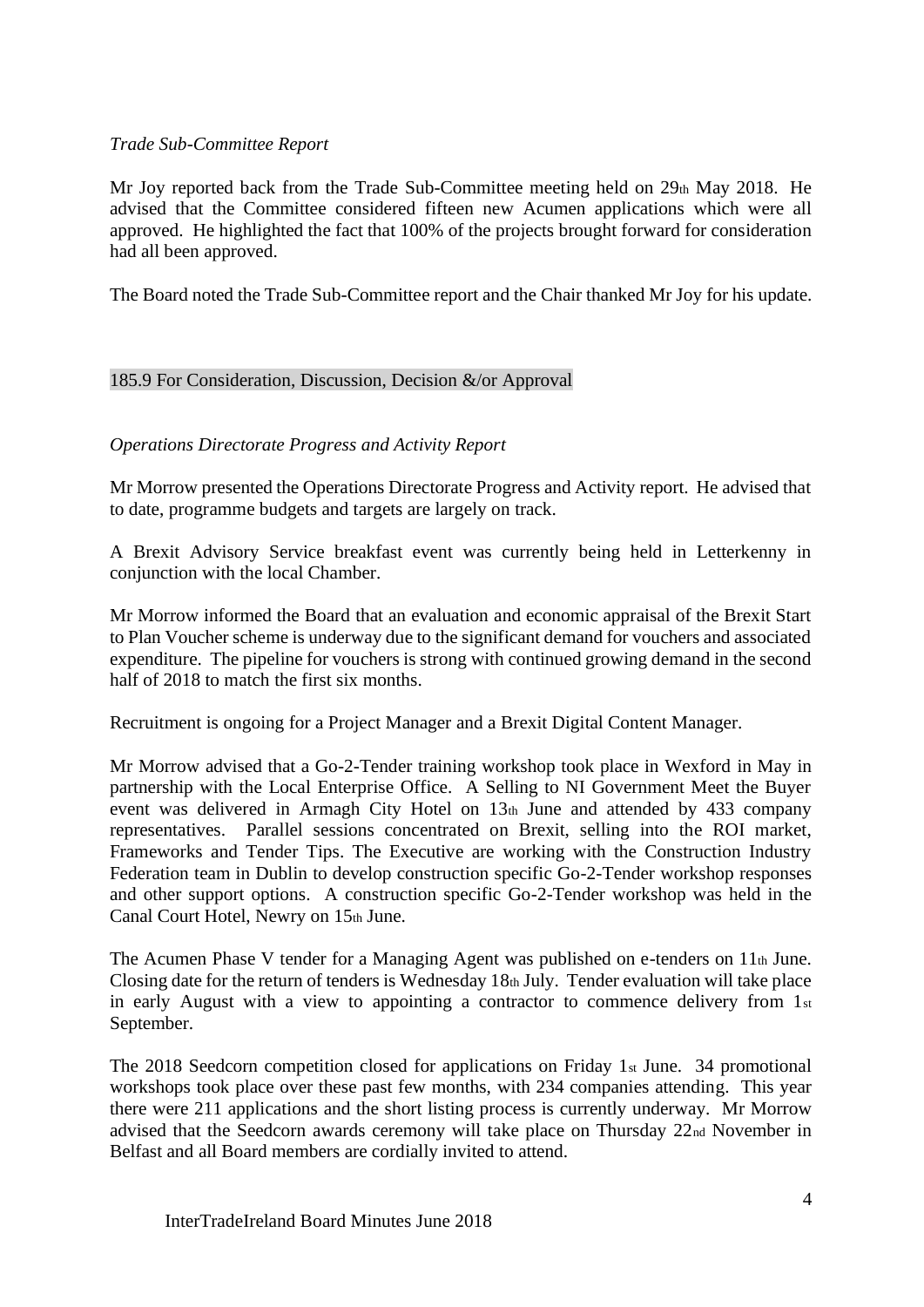On 30th May, 19 companies and start-up advisors attended a Venture Capital Workshop held in Waterford in association with WIT, SEBIC and Arc Labs.

Three equity advisory clinics took place in May with a further three scheduled to be held in June in Athlone, Belfast and Dublin. A new clinic has been requested by stakeholders in Cork IT which will take place on 3rd July.

The Board noted the Operations Directorate Progress and Activity reports and the Chair thanked Mr Morrow for his report.

# *Fusion Support Package*

Mr Morrow advised that in the past 12 to 18 months, market conditions have made the recruitment of graduates onto the Fusion programme increasingly difficult. The current Fusion support package falls considerably short of other comparable graduate programmes. In addition, universities are finding the academic support package less attractive, leading to their reduced participation on the programme. Mr Morrow advised that the Executive and the Innovation Sub Committee had reviewed the support packages and recommended an increase in the level of support. The proposal detailed an increase in the total company support package for a 12-month project from £15,000 to £19,000 and an increase in the equivalent academic support package from £16,000 to £20,000. Packages for 18 month projects and euro equivalents would be introduced on a pro-rata basis. Mr Morrow advised that the new packages would be introduced in Q3/4 2018. The Chair advised that the Innovation Sub-Committee had discussed this matter and were very supportive of the proposal. He advised that no companies would be compelled to pay the higher rate. The Board discussed and approved the proposal.

The Chair thanked Mr Morrow for his work in this area.

### *Governance and Financial Matters*

Mr Agnew presented the Governance and Financial Matters report. He advised that the N.I. Audit Office has completed its audit work and is awaiting feedback from its counterpart in Dublin to confirm that it is content with the accounts and audit work undertaken, to enable the accounts to be certified. No amendments have been made to the accounts since they were approved by the Board at its last meeting. Mr Agnew informed the Board that it is hoped that certification will be completed by the  $30<sub>th</sub>$  June 2018.

Mr Agnew reported that the next internal audit is scheduled for  $28<sub>th</sub>$  June to  $3<sub>rd</sub>$  July 2018 and will review the adequacy and effectiveness of procedures and controls over Human Resources, along with a follow-up review in respect of recommendations made following the audit of IT Security.

Mr Agnew informed the Board that expenditure to date is largely on target for the year

The Board noted the Governance and Financial Matters report and the Chair thanked Mr Agnew for his report.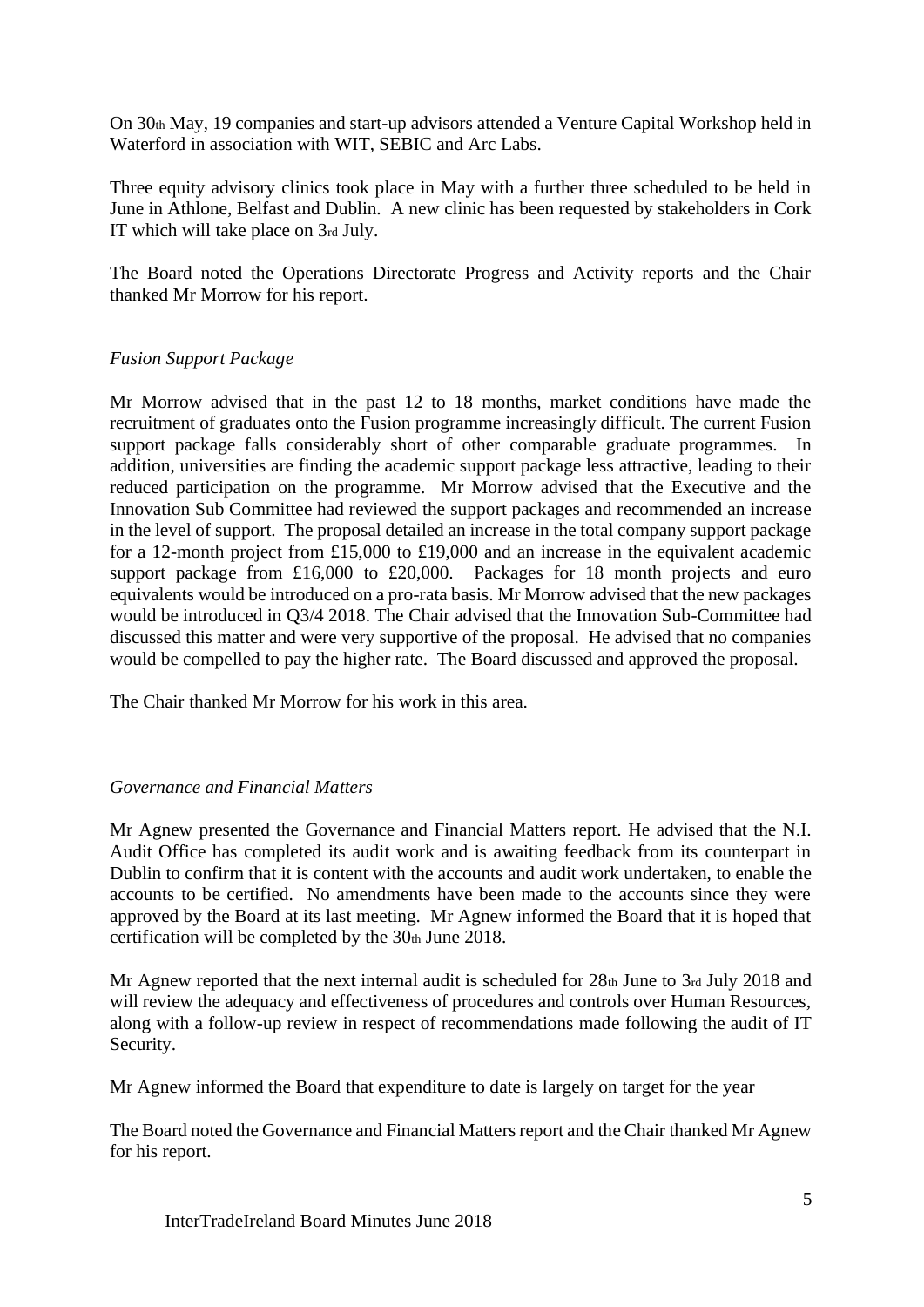# *Tenders and Variations to Letters of Offer/Appointment*

Mr Agnew sought permission to vary the contract to deliver the HBAN programme for the period 1st August to 30th September 2018. The Board approved this request.

Mr Agnew sought Board approval to vary the contract for Advertising, Design and Print, from 1st August 2018 to 31st October 2018. The Board approved this request.

The Board also approved Mr Agnew's request to extend the contract for web development for 6 months.

# *Communications Update*

Mr Agnew presented the Communications update. He advised of the very successful Meet the Buyer event in Armagh and the Horizon 2020 event in Dublin.

Mr Agnew advised that our corporate digital campaign started at the beginning of June with the theme of Tendering. Each month there will be a different theme or programme promoted. The Elevate programme will be promoted in July. The campaign runs across digital and social media platforms. Mr Agnew drew the Board's attention to the positive metrics particularly for social media. The Chair advised that the new look website would be available to staff in the very near future.

The Board noted the Communications update and the Chair thanked Mr Agnew for his report.

# *Brexit Update*

Ms Kerry Curran, Policy Research Manager joined the Board meeting for this agenda item. She provided the Board with an overview of the key findings from ITI's Brexit Research to date including reference to the wider outcomes of the research programme.

The key facts noted from the May 2017 report on the impact of WTO tariffs were that the imposition of tariffs and non-tariff barriers would have the impact of reducing cross border trade by 16%, with agri-food sectors and products most impacted.

Ms Curran advised that the supply chain research published in March 2018 highlighted the integrated nature of supply chains on the island of Ireland, with the majority of goods being traded across the border being intermediate in nature, components within cross-border supply chains. The current (to be published) research emphasises the value of cross border trade, showing a clear premium in terms of productivity, sales growth, wages and employment figures.

Ms Curran reported that the overarching message from the research programme to date is that the impacts of any changes in the cost of trade post-Brexit are liable to be felt most particularly by very small firms / cross-border traders. Ms Curran also noted how the research had informed InterTradeIreland interventions through the Brexit Advisory Service, and broader operational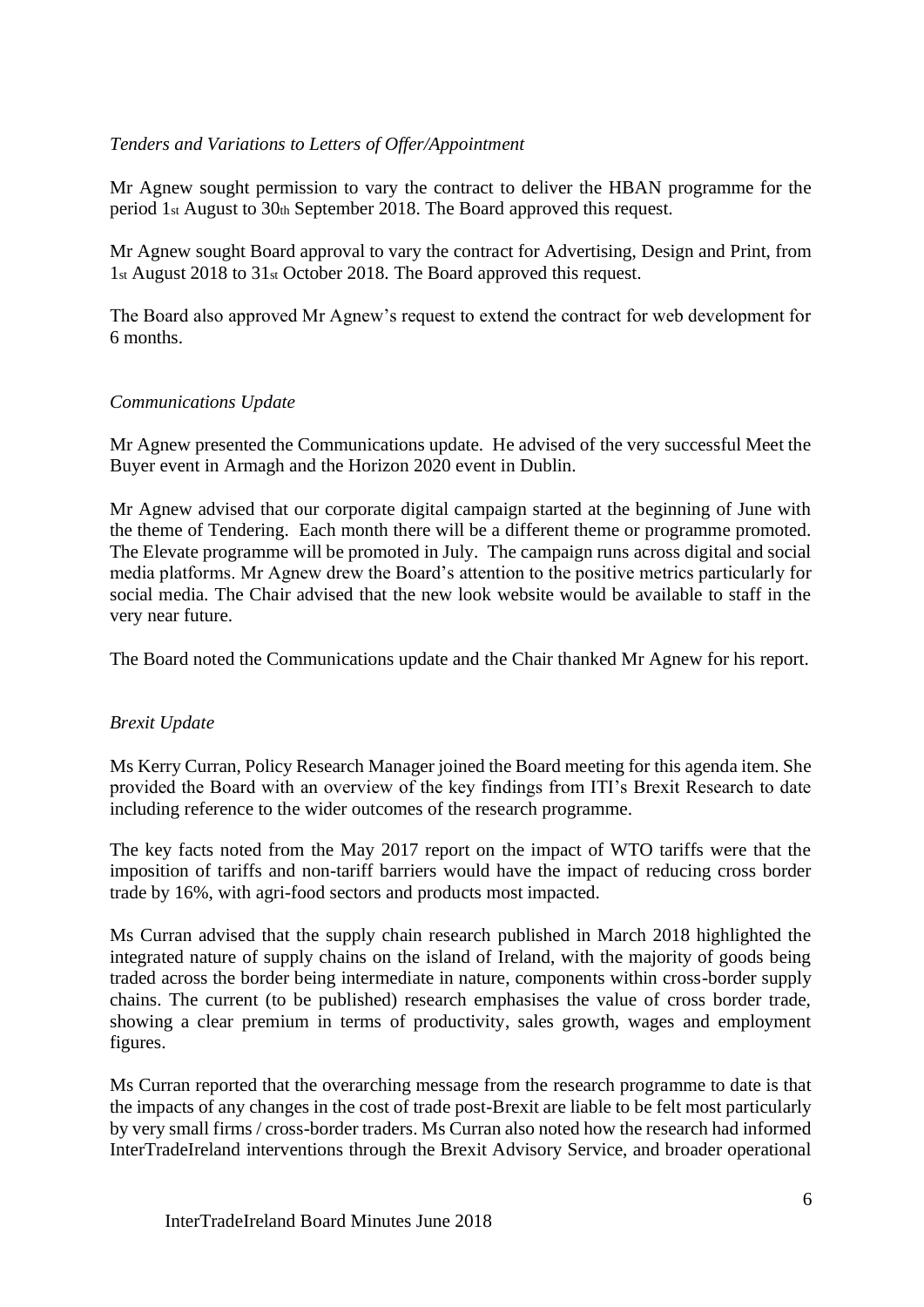programmes and that the quality of research had played a role in increasing the Body's reputation as a voice of authority and an evidence based organisation.

# *Co-Innovate Programme Update*

Mr Neil Ryan, Co-Innovate Director joined the Board meeting for this agenda item. He reported the Strand 1 shortfall in numbers remained steady from the previous month. Nine additional workshops have been scheduled for the period September to November 2018 to address the shortfall and the interim plan is to at least maintain the current recruitment level until that time.

Mr Ryan gave an update on Strand 2 of the programme with both business and innovation audits progressing well with positive feedback from participants. Although it would appear that that we are behind on innovation audits target numbers, we have already approved and assigned consultants to carry out 31 innovation audits, which have not been completed on time (within a 4-week period from approval) due to companies being unavailable due to business needs. New dates are being agreed between the businesses and the consultants to get them completed which will ensure targets will be met.

Mr Ryan reported that 13 businesses have been given approval to progress to Strand 3 mentoring with all having the potential to progress to Strand 4 or 5. There is a total target across all partners of 30 mentoring sessions to be completed before the end of 2018.

Mr Ryan informed the Board that 13 businesses have been approved to progress to Strand 4 application phase but will complete Strand 3 mentoring first in order to develop their capabilities to support this application phase. It is anticipated that project work will commence in October 2018. Application documentation has been finalised, and a process for contracting and paying claims which meets InterTradeIreland, Scottish Enterprise and Highlands and Islands Enterprise requirements has been drafted (main issue to overcome was Scottish partners being able to directly fund Irish businesses) and is with SEUPB currently for approval before the application process for companies will open. 10 academic collaborative projects are due to start during 2018, with none completing until 2019 as they will last 12 months.

Mr Ryan advised that no businesses have been approved by the Stand 2 panel to progress directly to the strand 5 business to business project yet, as recommendations to date have been mostly for strand 3 and 4, and the 3 that did apply were rejected. Partners have identified some potential businesses with interesting projects already on the programme, but are currently progressing within Strand 2 of the programme. As with Strand 4, the application documentation has been finalised, and a process for contracting and paying claims which meets InterTradeIreland, Scottish Enterprise and Highlands and Islands Enterprise requirements has been drafted (main issue to overcome was Scottish partners being able to directly fund Irish businesses) and is with SEUPB currently for approval before the application process for companies will open. The first projects are anticipated to begin in October, in line with the original business plan. 6 projects across all partners are scheduled to begin before the end of 2018 and will last 24 months.

The Board noted the Co-Innovate programme update and the Chairman thanked Mr Ryan for his work in this area.